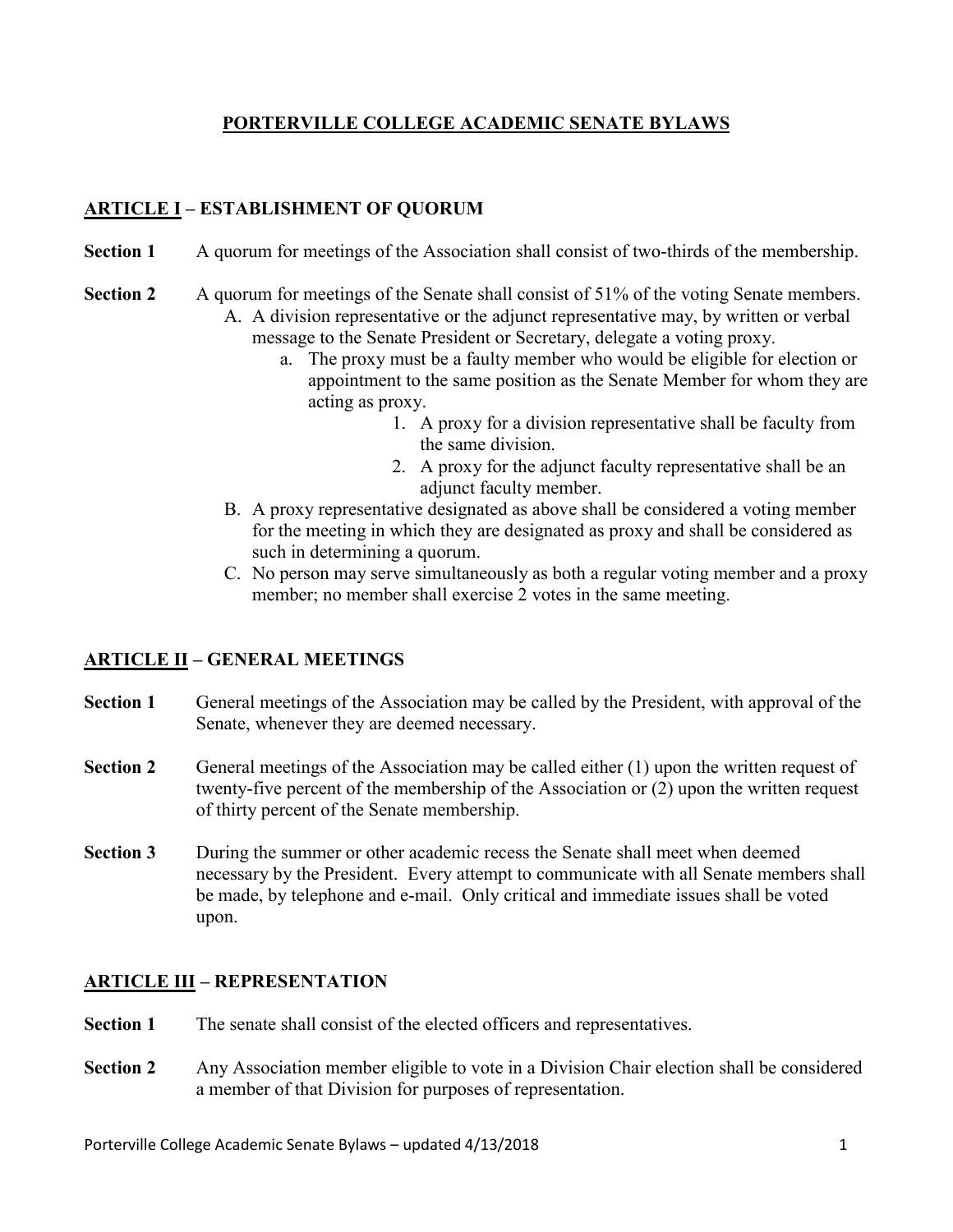**Section 3** Adjunct faculty shall be represented on the Senate. An adjunct faculty member may be nominated or may volunteer for consideration by the Senate President.

## **ARTICLE IV – NOMINATION AND ELECTION PROCEDURES**

- **Section 1** The President-elect shall be nominated by any Association member and elected by Association majority from the votes cast.
- **Section 2** All the officers shall be nominated and elected from the Senate members.
- **Section 3** Nomination of Representatives:
	- A. Each Division shall select its representative.
	- B. A master list of Divisions, including the names and number of members in each Division, is to be maintained by the Secretary/Treasurer.
- **Section 4** Solicitation of Nominees for Senate President
	- A. Nominees for Senate President-elect shall be solicited by mail or e-mail from the Association as appropriate, at least two weeks prior to the election.
	- B. The name(s) of nominee(s) for Senate President-elect shall be distributed to all Association members.

#### **Section 5** Election Procedures

- A. Election ballots shall be prepared and distributed to members of the Association by the Immediate Past President, who will list, alphabetically, the name(s) of all nominee(s) for the Senate President-elect position.
- B. All election ballots will provide for abstentions and write-in votes.
- C. All election ballots shall be returned to the Senate, Secretary/Treasurer or designee for official tally by the Executive Board by November  $30<sup>th</sup>$ .
- D. Eligibility to Vote requires being a member of the Association.
	- 1. In Senate President-Elect (at-large) elections, every Association member shall have one full vote.
	- 2. An Association member on a one or two semester sabbatical leave is entitled to vote based upon the normal area of assignment.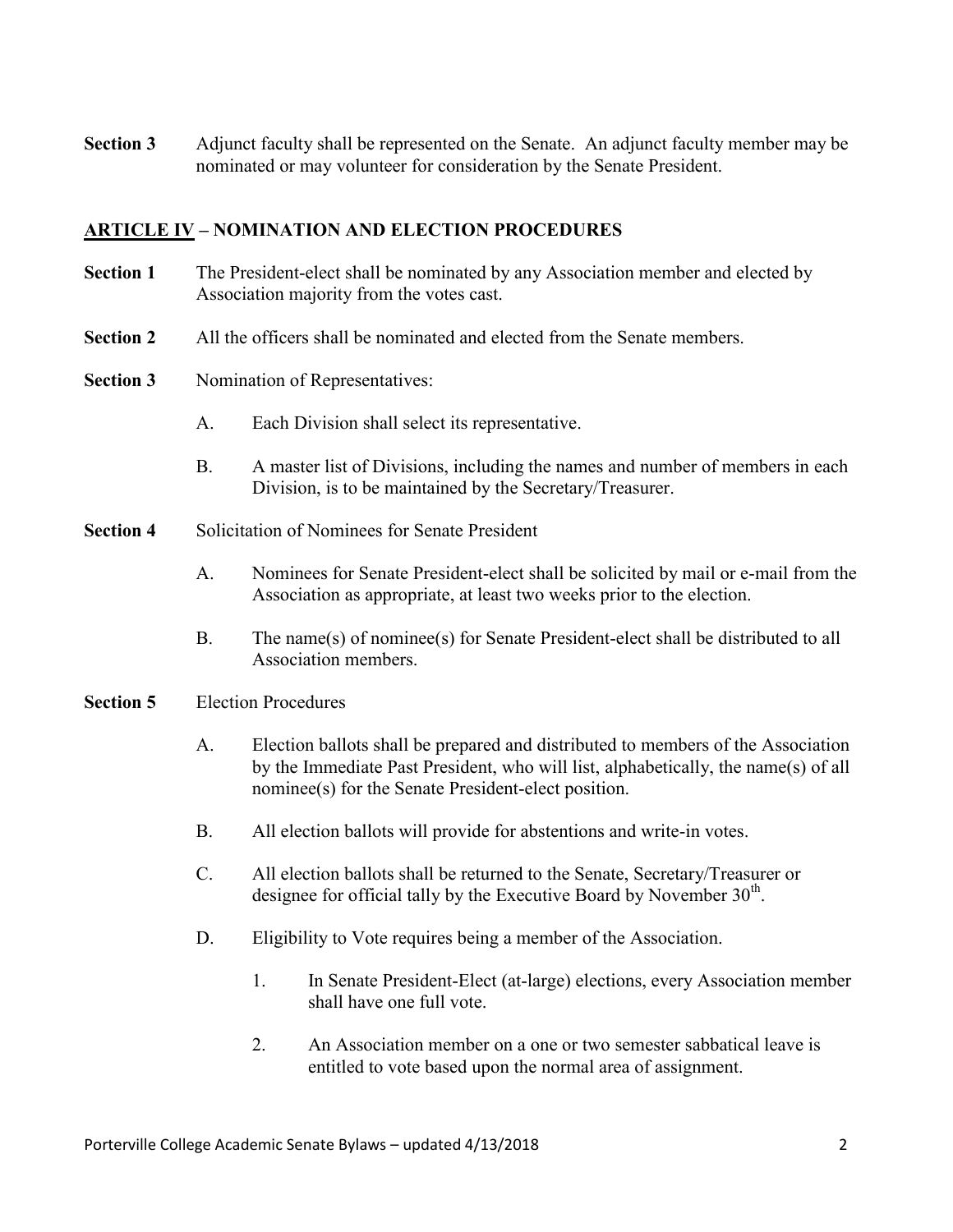- E. If no nominee receives a majority of the votes cast, a run-off election shall be conducted between the two candidates receiving the most votes.
- F. In case of a tie vote the winner shall be determined by a toss of a coin at a regularly scheduled Senate meeting.
- G. The results of each election shall be announced at the next Senate meeting. The results will be included in the Senate minutes and be forwarded to the College President.
- H. The vote count and ballots will be available by appointment in the Senate office for inspection for a period of two weeks after each election and will then be destroyed unless a dispute has been initiated.
- **Section 6** The Senate, by a two-thirds majority vote, may substitute special procedures if circumstances not anticipated by Section 5 should occur.

## **ARTICLE V – COMMITTEES**

- **Section 1** Committees may be formed by the Senate as needed.
- **Section 2** Committees shall be formed upon recommendation by the Senate President with notification to the entire Senate.
- **Section 3** The Senate President may select a chair for any college-wide committee.
- **Section 4** Committee Structure
	- A. Standing Committees of the Senate are formed when the committee business is of an on-going nature. Examples of this type of committee are Curriculum, Distance Education, and Student Learning Outcomes. The chair of a Standing Committee becomes a non-voting representative on the Senate in accordance with Article V, Section 1 of the Constitution.
	- B. Ad-hoc Committees of the Senate are formed for specific, limited, or short-term purposes where the task has a finite ending. The chair of an ad-hoc committee may be invited to attend Senate meetings to make reports as needed.
	- C. When representatives are needed for any Senate or Campus-wide committee from each Division, each Division shall select its representative. When the committee is of a more limited scope and membership, the Senate President shall appoint faculty member(s) to serve on the committee.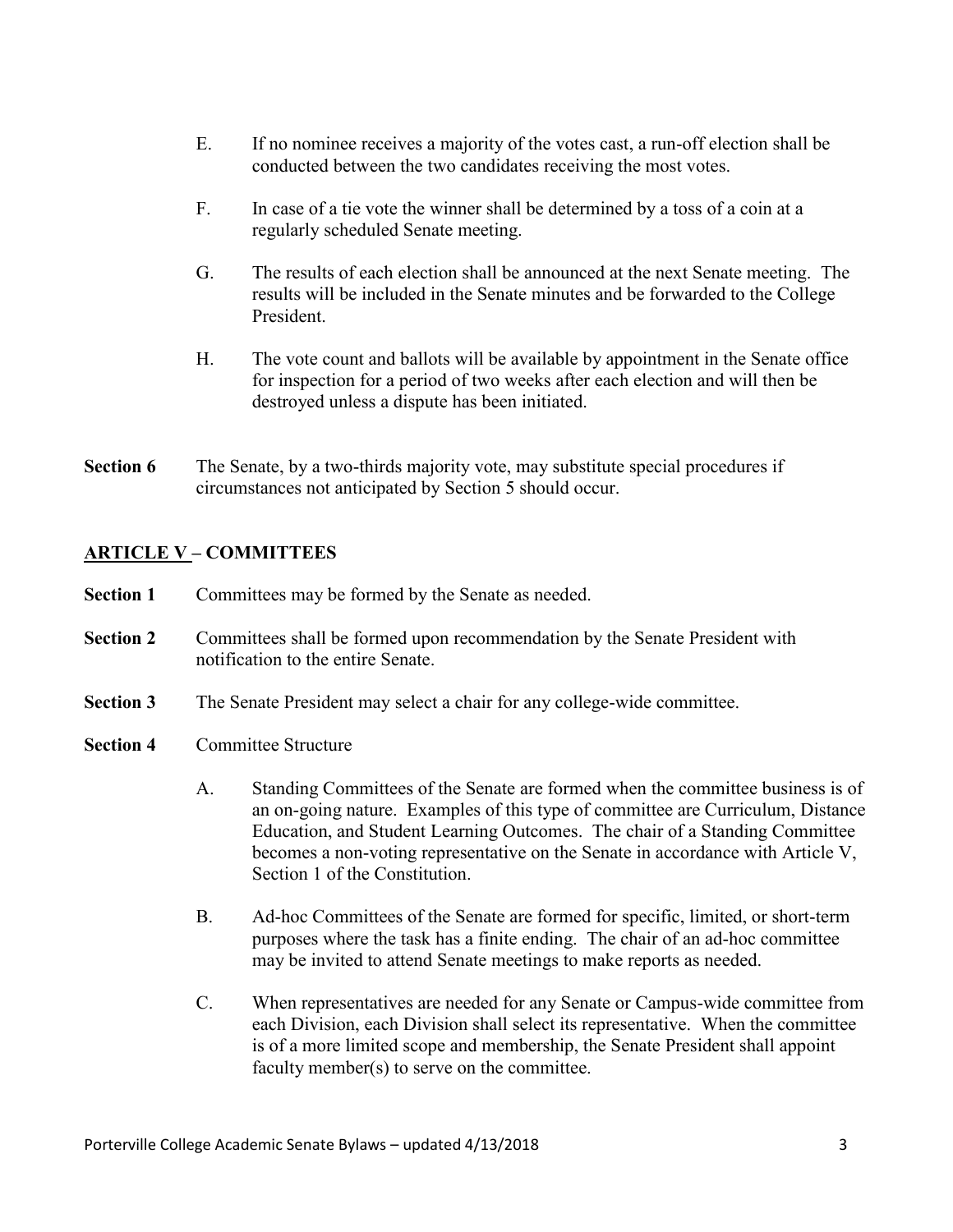## **ARTICLE VI – LIMITATION ON PUBLIC STATEMENTS**

- **Section 1** The President shall be the official spokesperson for the Senate.
- **Section 2** The President shall not represent a Senate position on any public or professional issues unless one of the following conditions is met:
	- A. The position of the Senate is already a matter of record.
	- B. The President is given specific authorization by the Senate to express an opinion on a given public issue.
	- C. The issue is submitted to the Association and, through an official ballot, the Association authorizes the President to issue an opinion on a given public issue.

## **ARTICLE VII – COLLECTIVE BARGAINING AGENT RELATIONSHIP**

- **Section 1** The campus chair of the Collective Bargaining Representative shall be a non-voting member of the Senate unless (s)he is also a Division Representative.
- **Section 2** The Senate shall cooperate with the Collective Bargaining Representative, within the scope allowed by the California Education Code, the Board of Governors, and any other legal statute.
- **Section 3** A report from the campus chair of the Collective Bargaining Representative shall be included on the agenda of each regular Senate meeting.

## **ARTICLE IX – AMENDMENTS TO THE BY-LAWS**

- **Section 1** Amendments to these by-laws may be proposed by any three Representatives, or by petition signed by twenty percent of the Association.
- **Section 2** Amendments to these by-laws shall be ratified by a two-thirds vote of the membership of the Senate.

#### **By-laws Ratified by Senate: 13 April, 2018**

 $\mathcal{L} = \{ \mathcal{L} \}$ 

**\_\_\_\_\_\_\_\_\_\_\_\_\_\_\_\_\_\_\_\_\_\_\_\_\_\_\_\_\_\_\_\_\_\_\_**

*Jeff Keele, president*

*Matthew Flummer, Secretary*